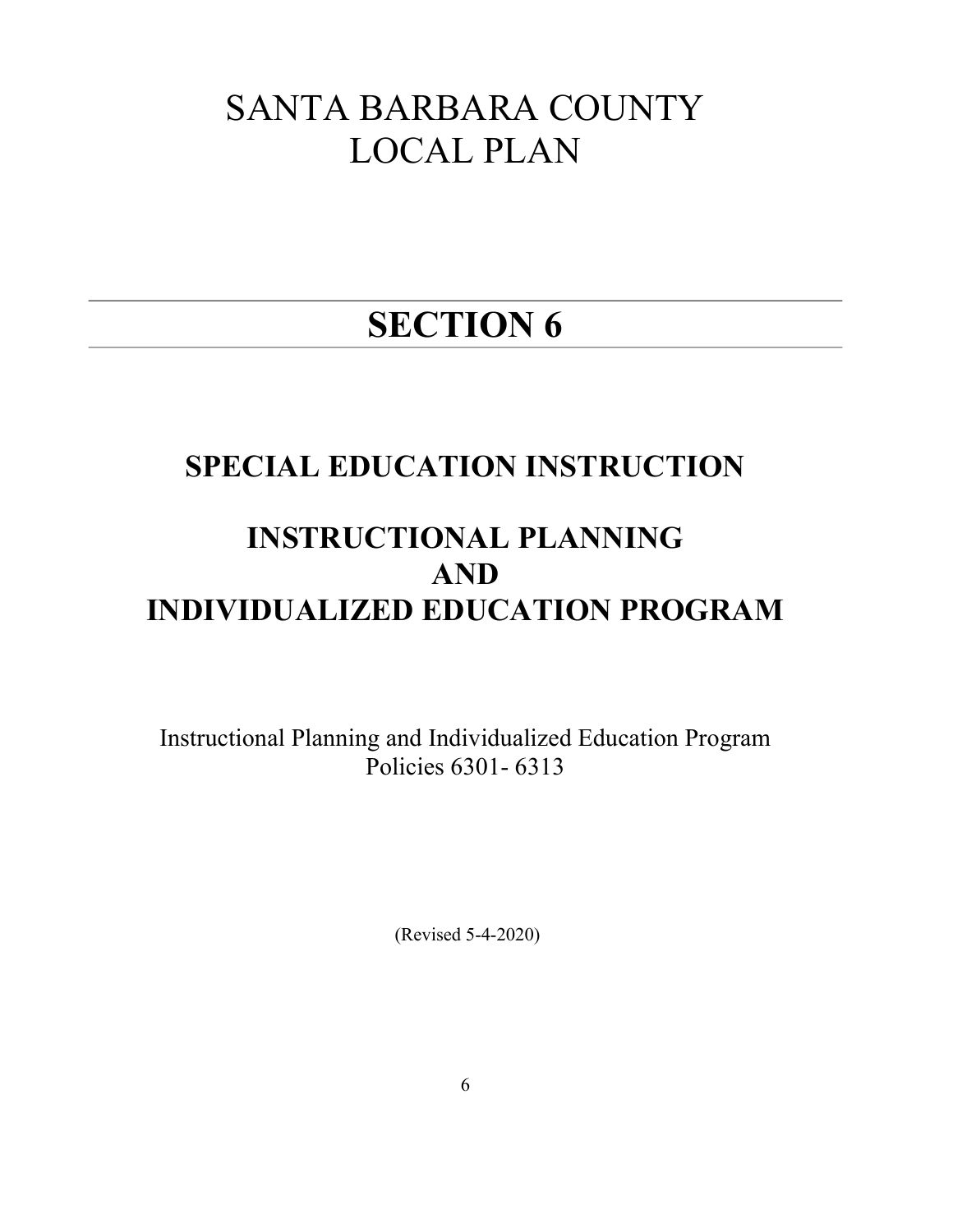# 6000 SPECIAL EDUCATION - INSTRUCTION

### 6300 INSTRUCTIONAL PLANNING AND INDIVIDUALIZED EDUCATION PROGRAM

#### 6301 Provision of Individualized Education Program Teams

The County Education Office or a nondirect service school district shall provide Individualized Education Program (IEP) Teams for the purpose of developing, reviewing, and revising the Individualized Education Program (IEP) for pupils within their jurisdiction.

DATE APPROVED: January 3, 1984 DATE REVISED: January 9, 1987 DATE REVISED: December 9, 2002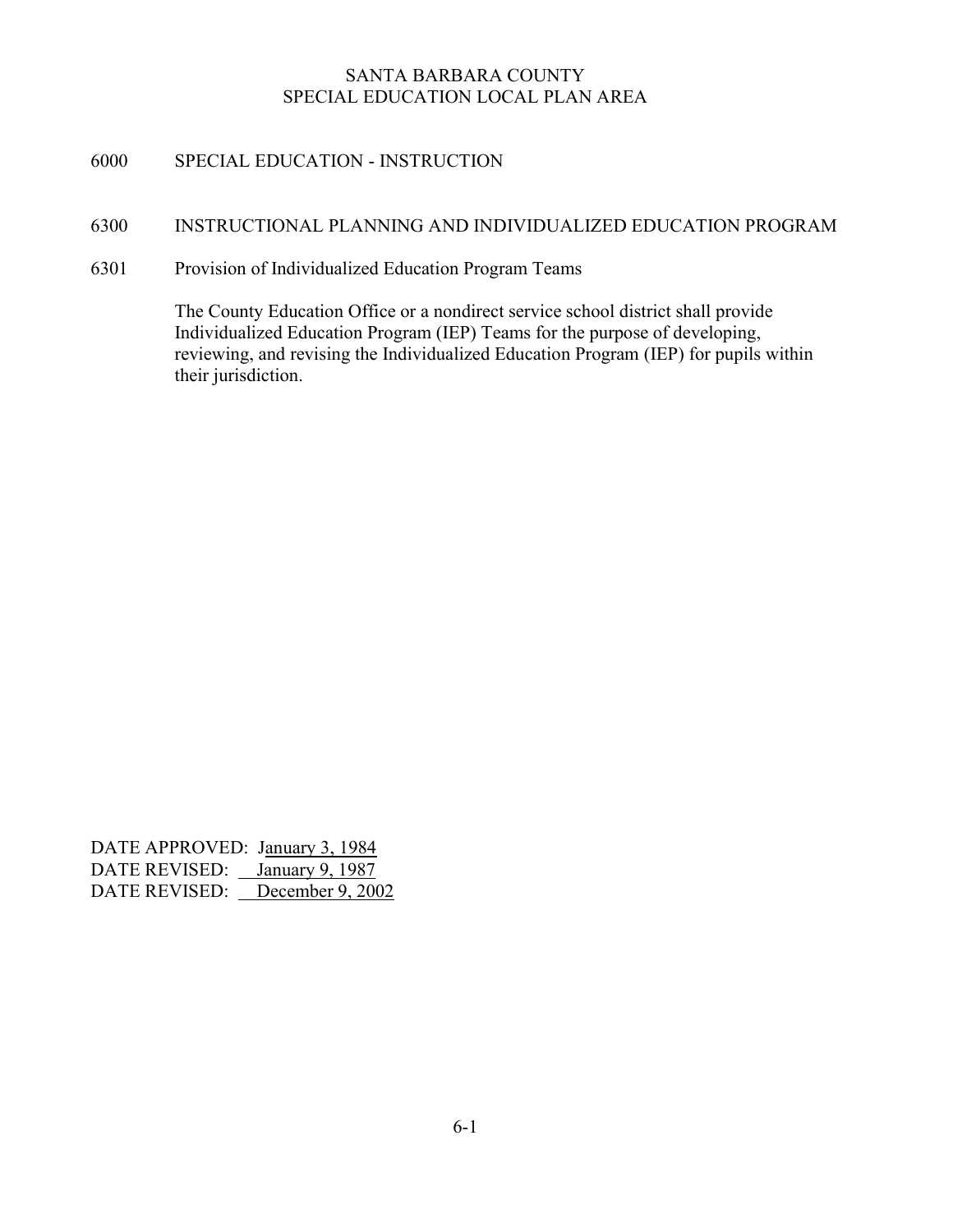# 6000 SPECIAL EDUCATION - INSTRUCTION

#### 6300 INSTRUCTIONAL PLANNING AND INDIVIDUALIZED EDUCATION PROGRAM

6302 Responsibility of Individualized Education Program Teams

District or County Education Office Individualized Education Program (IEP) Teams will make placement recommendations for programs operated within their district of responsibility, except as follows:

- 1. Individuals with exceptional needs who are within the age range of birth to 3 years and who are enrolled, or may be enrolled, in special education programs in public schools within the boundaries of the Santa Barbara County SELPA are the responsibility of the County Education Office IEP Teams, except when a district chooses to operate appropriate programs which may meet the needs of the student.
- 2. County Education Office IEP Teams will be responsible for all referrals of individuals who are within the age range of 3 to 4.9 years, except for those referrals for special education services where districts operate programs which appear to meet the needs of the suspected disability of the referred individuals. In the latter cases, the district administrator and specialist shall be invited to the IEP Team meeting to assist in the determination of need, frequency and/or duration of service.
- 3. Individuals with exceptional needs residing in foster family homes and in group homes defined as LCIs are the responsibility of the IEP Team of the nondirect service district in which the individual resides and of the IEP Team of the County Education Office for direct service districts if the individual resides in a direct service district of Santa Barbara County.
- 4. Individuals with exceptional needs ages 18 to 22 years old residing in foster family homes and in group homes defined as LCIs are the responsibility of the district where they reached the age of majority or the district of residence of their conservator (if conserved). The district of responsibility may contact the district where the LCI is located to determine if they are able and willing to serve the student. All costs associated with the placement shall be the fiscal responsibility of the district where the student reached the age of majority or where the conservator resides (if the student is conserved).
- 5. Individuals placed in Juvenile Court facilities and Community Day Schools are the responsibility of County Education Office IEP Teams.
- 6. Special education services for eligible students placed in public hospitals, proprietary hospitals and other residential medical facilities shall be provided by the school district in which the facility is located.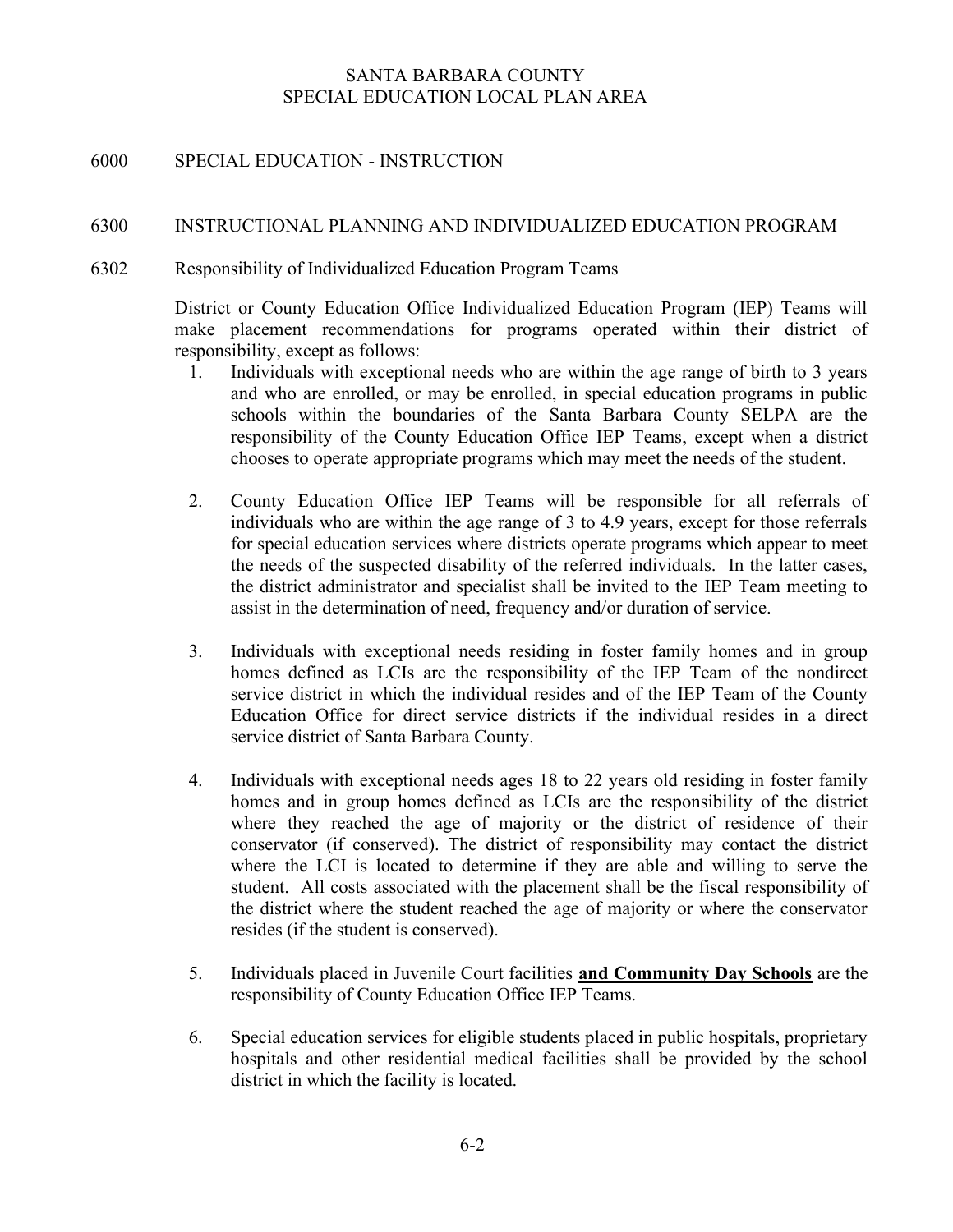# 6000 SPECIAL EDUCATION - INSTRUCTION

# 6300 INSTRUCTIONAL PLANNING AND INDIVIDUALIZED EDUCATION PROGRAM

- 6302 Responsibility of Individualized Education Program Teams (Continued)
	- 7. When a student attends programs operated by an entity other than that responsible for the IEP, any IEP meeting shall include invited representatives of both entities.

| <b>DATE REVISED:</b><br>January 9, 1987<br><b>DATE REVISED:</b><br>November 2, 1990<br><b>DATE REVISED:</b><br>March 3, 1995<br>December 9, 2002<br><b>DATE REVISED:</b> |
|--------------------------------------------------------------------------------------------------------------------------------------------------------------------------|
|                                                                                                                                                                          |
|                                                                                                                                                                          |
|                                                                                                                                                                          |
|                                                                                                                                                                          |
| <b>DATE REVISED:</b><br>December 14, 2009                                                                                                                                |
| <b>DATE REVISED:</b><br>June 4, 2018                                                                                                                                     |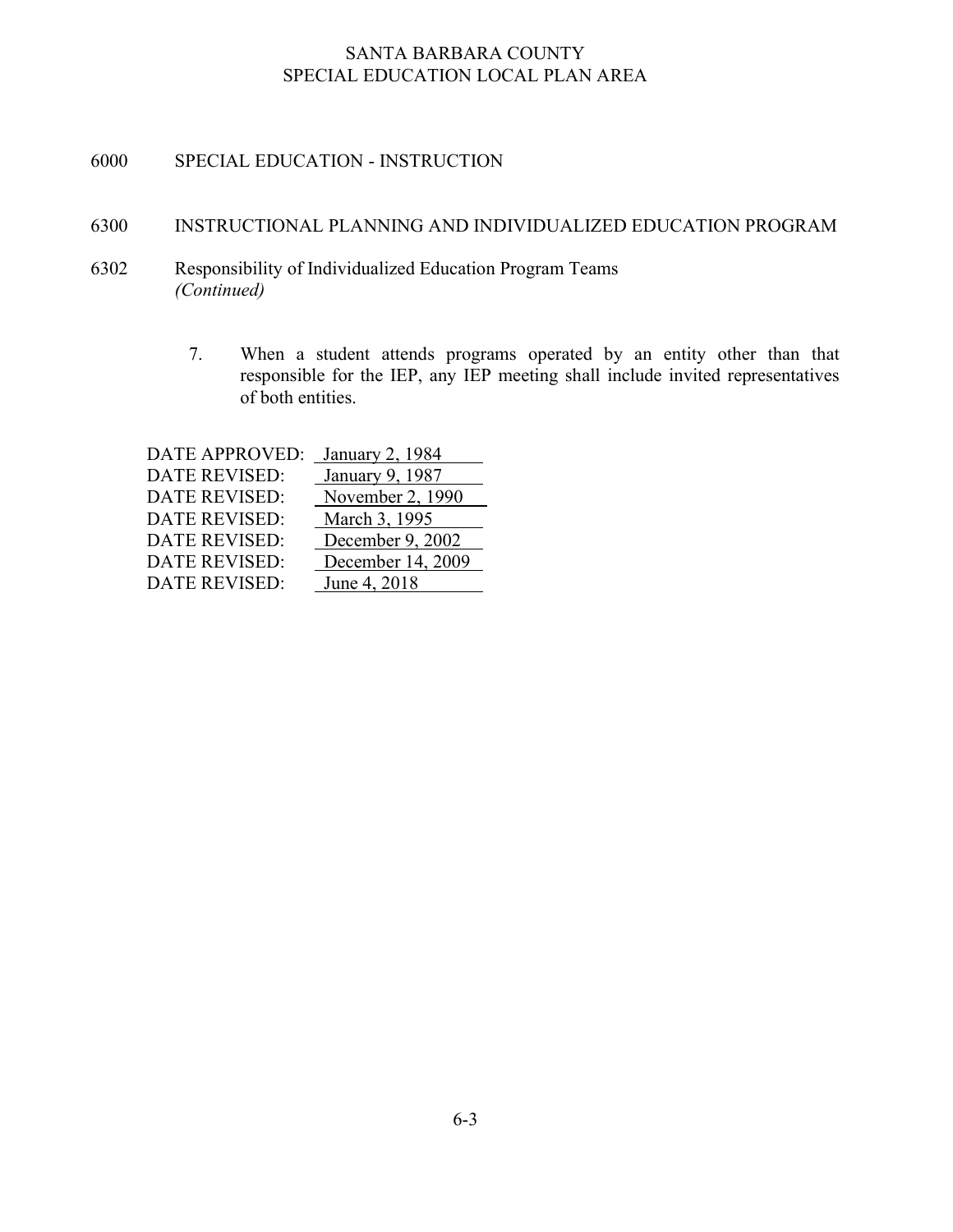#### 6000 SPECIAL EDUCATION - INSTRUCTION

#### 6300 INSTRUCTIONAL PLANNING AND INDIVIDUALIZED EDUCATION PROGRAM

6303 Recommendation for Individualized Education Program (IEP) Team for Programs Outside Area of Responsibility (Intra-SELPA Student Placements)

> When an IEP Team determines that an appropriate program for an individual student is not available within its LEA or through a regional program and an appropriate program might be available in another LEA within the Special Education Local Plan Area, the following procedures shall be followed:

- 1. The Special Education Administrator/Designee from the referring LEA shall contact Special Education Administrators from other LEAs to determine if they may have an appropriate program for the student.
- 2. If another LEA in the SELPA indicates they have a possible appropriate program for the student, the referring LEA Administrator/Designee or IEP team members shall go observe the potential program(s) in order to determine if it is appropriate for the student. They shall provide prior notice to the receiving LEA Special Education Administrator(s) of the intent to go observe the program. A parent or guardian shall not be allowed to visit the program in an outside LEA without prior consent of the receiving and notice to the referring LEA. The receiving LEA special education administrator/designee may request written documents regarding the student prior to a formal referral packet being sent.
- 3. If, after steps two and three above have taken place, the referring LEA determines a program in another LEA in the SELPA is appropriate for the student, the Special Education Administrator/Designee shall send a referral packet to the receiving LEA at least 10 days prior to the date of an IEP meeting to discuss possible placement in the program.. The packet shall include copies of the most recent cognitive and academic assessments, as well as copies of other applicable assessments such as OT, PT, speech, social-emotional, etc. They shall also include a narrative summary of the student's needs and a description of why a placement outside of the district is requested. The receiving LEA shall respond to the referring LEA regarding whether or not they will accept intra-SELPA transfer student within 10 working days.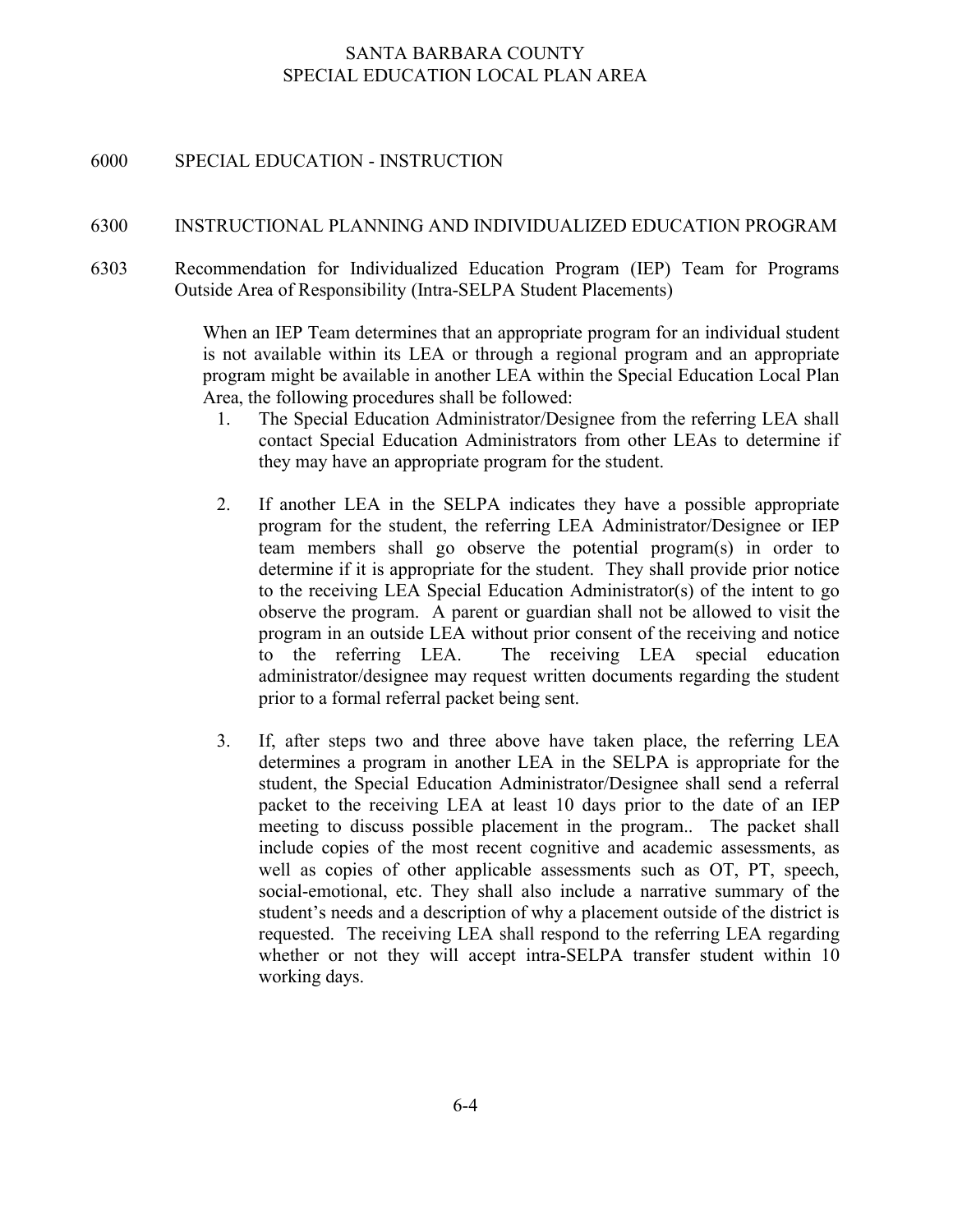# 6000 SPECIAL EDUCATION - INSTRUCTION

# 6300 INSTRUCTIONAL PLANNING AND INDIVIDUALIZED EDUCATION PROGRAM

- 6303 Recommendation for Individualized Education Program (IEP) Team for Programs Outside Area of Responsibility (Intra-SELPA Student Placements) (Continued)
	- 4. If the receiving LEA agrees to a potential placement of the student, the referring LEA may conduct an IEP meeting to offer the intra-SELPA placement as a possible placement. The referring LEA shall invite the receiving LEA Special Education Administrator/Designee to the IEP meeting to discuss possible placement.
	- 5. If an intra-SELPA IEP team student placement is made, the referring LEA is responsible for full costs of inter-SELPA placed students. The receiving LEA shall bill the referring LEA actual costs associated with providing a program and related services to the student. The placement shall not be deemed as an "inter-district" transfer.
	- 6. A MOU between the receiving and referring LEA shall be drafted to stipulate all matters related to the placement such as how costs associated with dispute resolution and due process shall be funded.
	- 7. If there is disagreement between a referring and receiving LEA regarding a potential placement, intra-SELPA student placement services, or costs associated with such a placement, and the dispute cannot be resolved by the parties at the lowest level, the referring LEA Special Education Administrator will contact the SBCSELPA Executive Director who will schedule a meeting with the affected LEAs to attempt to mediate the disagreement. If the referring and receiving LEA administrators cannot come to an agreement about a potential student placement, final decisions regarding intra-district placements are the jurisdiction of the receiving LEA.

| <b>DATE APPROVED:</b> | January 3, 1984  |
|-----------------------|------------------|
| DATE REVISED:         | January 9, 1987  |
| DATE REVISED:         | February 5, 1988 |
| DATE REVISED:         | December 9, 2002 |
| DATE REVISED:         | May 3, 2010      |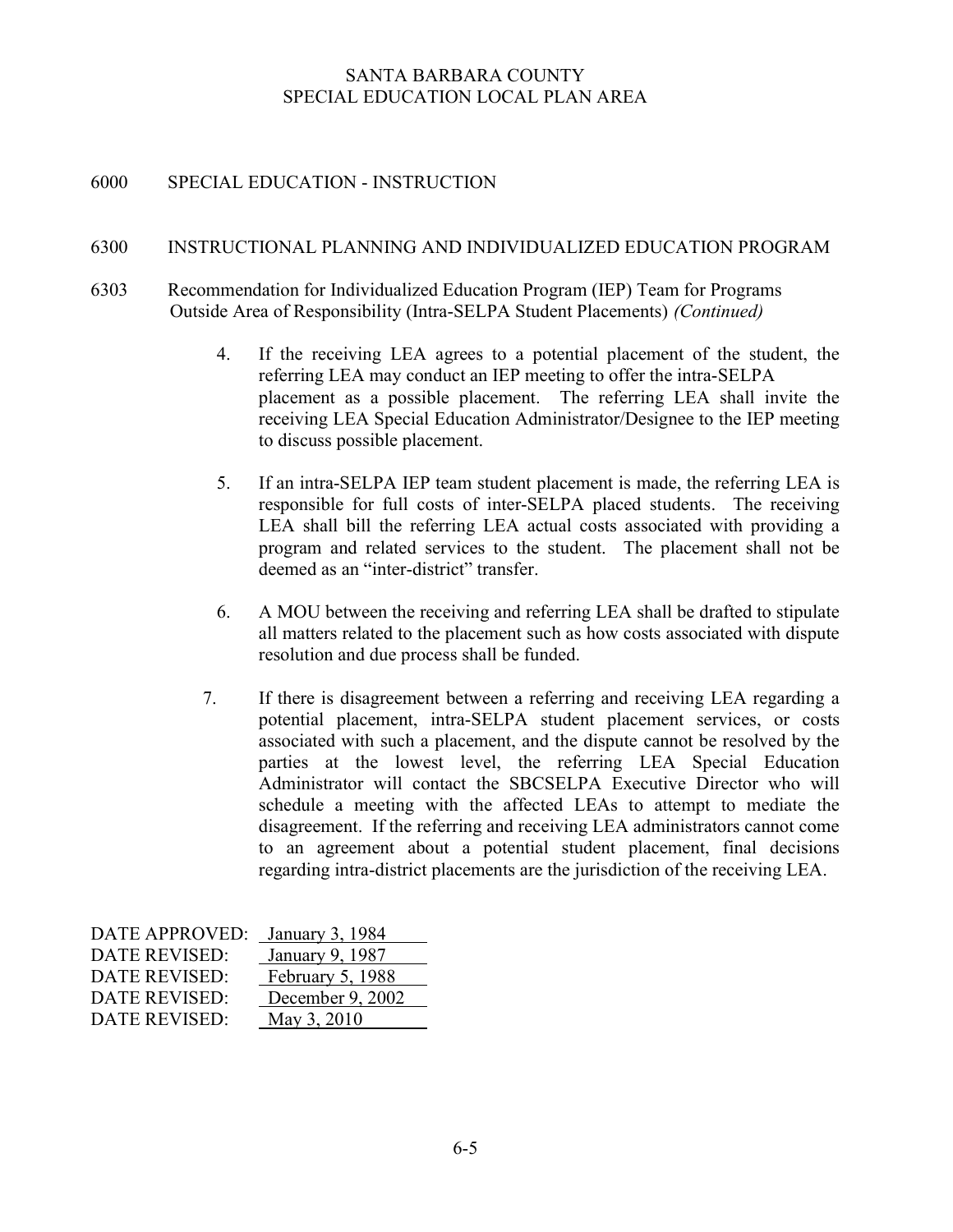# 6000 SPECIAL EDUCATION - INSTRUCTION

# 6300 INSTRUCTIONAL PLANNING AND INDIVIDUALIZED EDUCATION PROGRAM

#### 6304 Recommendation for State Residential School Placement

As a result of recommendations from the IEP Team that no appropriate placement is available in the local plan area, the Santa Barbara County SELPA and referring district/county may recommend placement in a State Special School.

When the IEP Team believes that no appropriate placement may be available within the District, an adjacent District or the County Education Office and prior to a student being referred by the District to the State School for possible placement, a referral for services shall be forwarded to the SBCSELPA Administrative Unit. The referral must include the relevant school records, a comprehensive description of the type of educational program needed and the rationale for requiring such a program.

The SBCSELPA Administrative Unit will work in conjunction with the district of residence in an effort to locate an appropriate program for the student within the SBCSELPA or in an adjacent SELPA.

If it is determined that a referral to the State School should be made, the special education director/coordinator of the district of residence and the SBCSELPA Executive Director or designee shall be included at the IEP meeting. The referral shall be made by the director/coordinator of the district of residence with notice of such referral given concurrently to the SBCSELPA Executive Director.

Referrals for further assessment and recommendations to the California School for the Deaf, California School for the Blind, or the State Diagnostic School shall not constitute placement in a State Special School.

(EDUCATION CODE 56367)

| DATE APPROVED:       | January 9, 1987        |
|----------------------|------------------------|
| <b>DATE REVISED:</b> | <u>August 22, 1988</u> |
| <b>DATE REVISED:</b> | December 8, 1989       |
| <b>DATE REVISED:</b> | February 2, 1994       |
| <b>DATE REVISED:</b> | December 9, 2002       |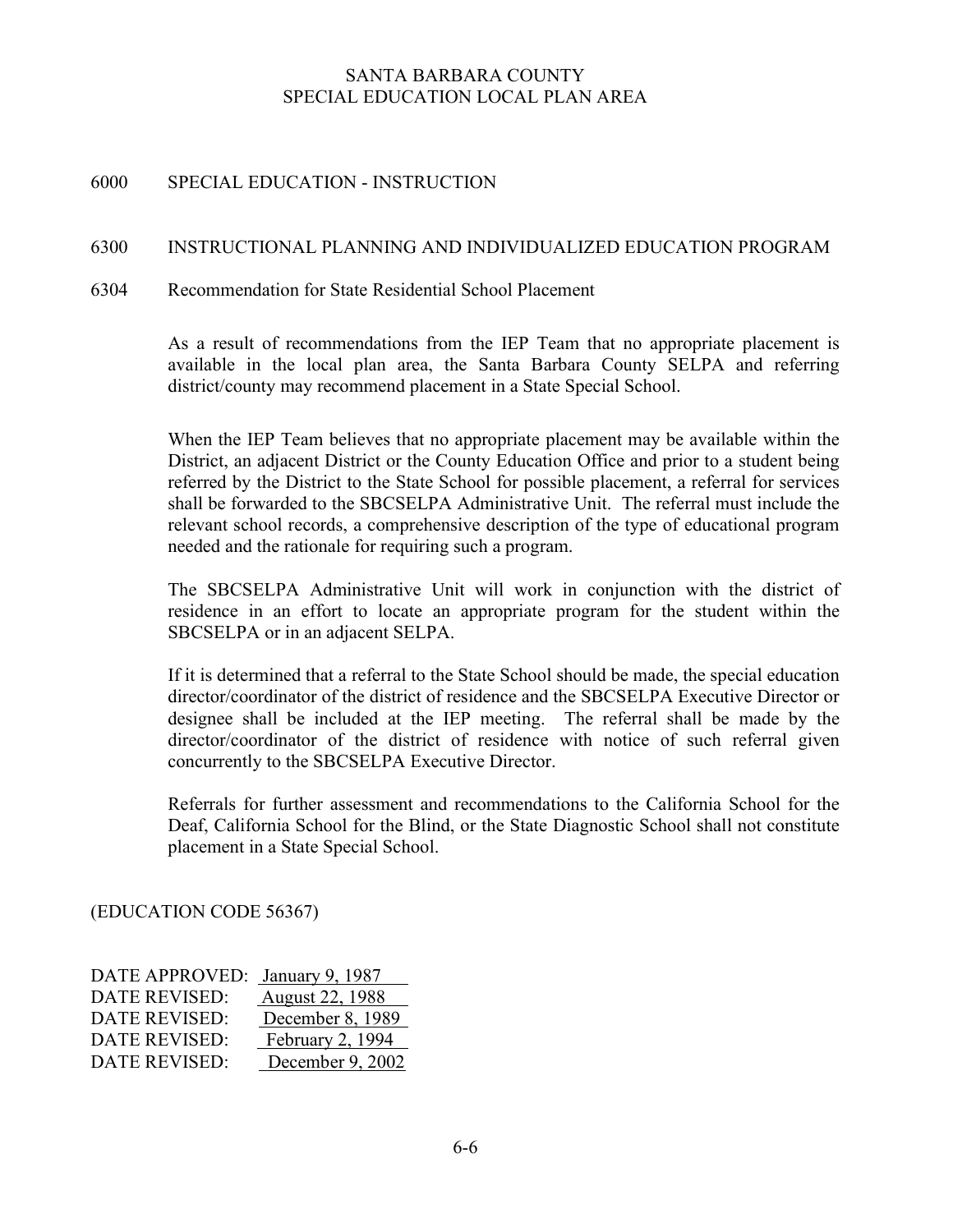# 6000 SPECIAL EDUCATION - INSTRUCTION

# 6300 INSTRUCTIONAL PLANNING AND INDIVIDUALIZED EDUCATION PROGRAM

- 6305 Recommendation for Placement Outside of District, Adjacent District, or County Education Office Program
	- 1. When the IEP Team determines that no appropriate placement is available within the District, an adjacent District or the County Education Office, a referral for services shall be forwarded to the SBCSELPA Administrative Unit. The referral must include the relevant school records, a comprehensive description of the type of educational program needed and the rationale for requiring such a program.

If a nonpublic school placement is required to meet the student's program needs, the recommendation will be submitted to the JPA Board for fiscal approval at its next meeting.

2. Every effort shall be made to locate an appropriate nonpublic school within the State of California. The SBCSELPA Executive Director and the referring district shall be responsible for identifying with the parent an appropriate nonpublic school and negotiating the nonpublic school (NPS) contract in accordance with the IEP.

(EDUCATION CODE 56365)

| DATE APPROVED: January 3, 1984 |                  |
|--------------------------------|------------------|
| DATE APPROVED: January 9, 1987 |                  |
| DATE REVISED:                  | November 8, 1991 |
| DATE REVISED:                  | December 9, 2002 |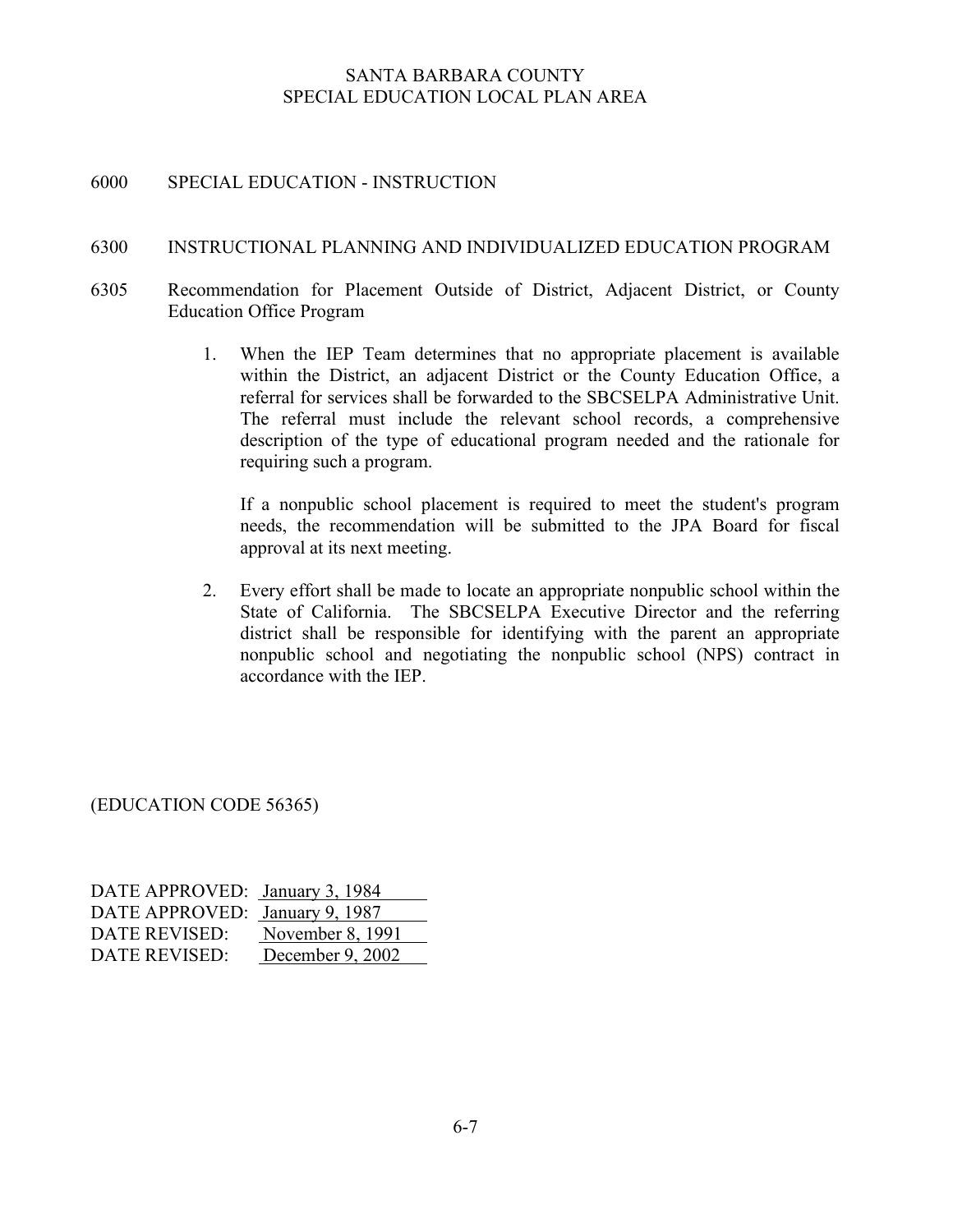# 6000 SPECIAL EDUCATION - INSTRUCTION

#### 6300 INSTRUCTIONAL PLANNING AND INDIVIDUALIZED EDUCATION PROGRAM

6306 Responsibility for Nonpublic School/State Residential School IEPs

Whenever an IEP for a student is to be developed, reviewed or revised prior to or following enrollment in a nonpublic school or state residential school, the IEP Team of the district of residence or the County Education Office, whichever is appropriate, shall be the party responsible for assuring compliance with state and federal mandates. The SBCSELPA Executive Director or designee shall be a member of the IEP Team.

| DATE APPROVED: February 7, 1984 |                  |
|---------------------------------|------------------|
| <b>DATE REVISED:</b>            | January 9, 1987  |
| <b>DATE REVISED:</b>            | December 8, 1989 |
| <b>DATE REVISED:</b>            | December 9, 2002 |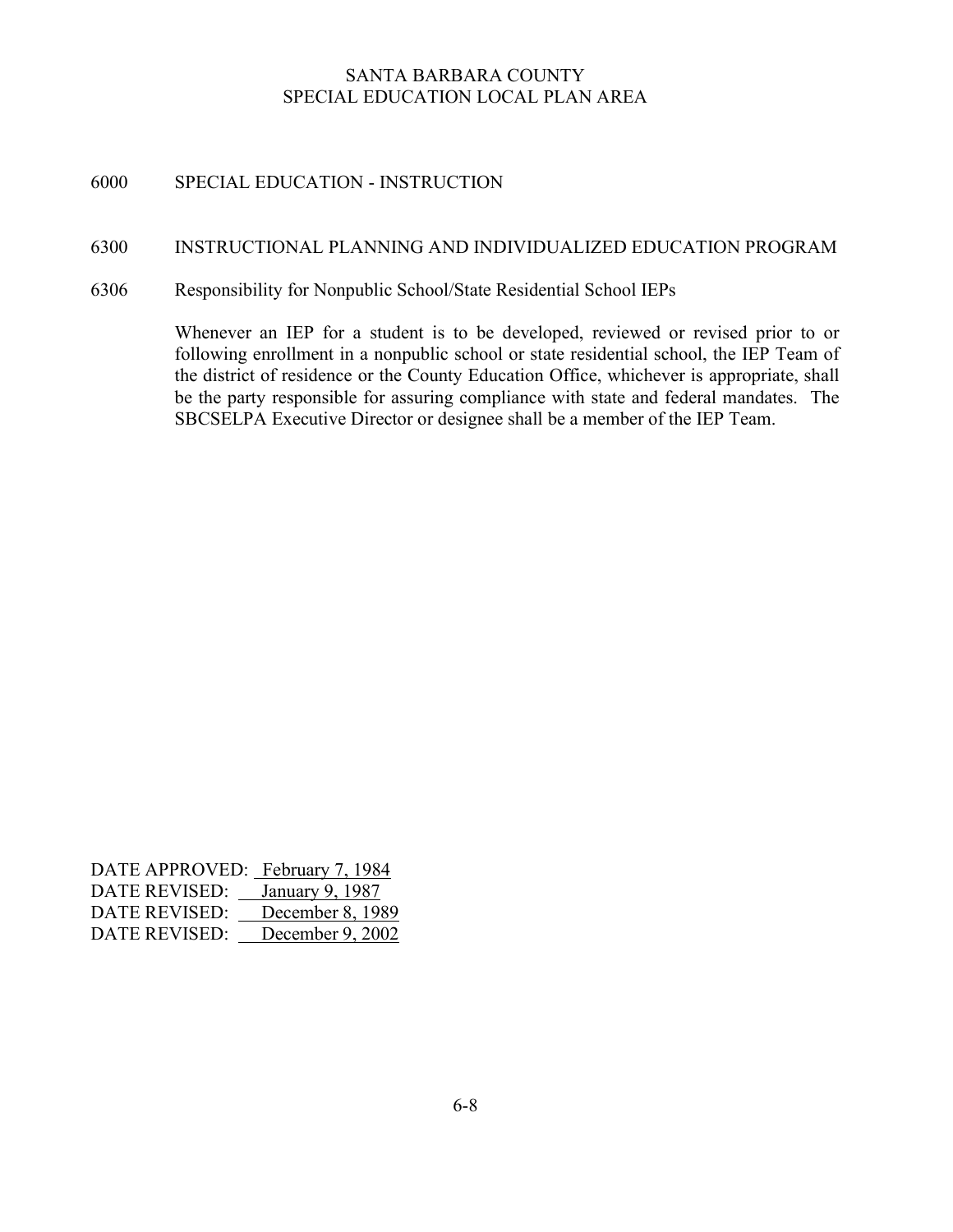# 6000 SPECIAL EDUCATION - INSTRUCTION

# 6300 INSTRUCTIONAL PLANNING AND INDIVIDUALIZED EDUCATION PROGRAM

6307 Parent Participation

Each district and the County Education Office shall take steps to ensure that one or both parents of the disabled pupil are present at each Individualized Education Program (IEP) Team meeting or are afforded the opportunity to participate in the development of the IEP and provide meaningful input.

Such procedures shall include, but are not limited to, the following:

- 1. Parents shall be notified of the Individualized Education Program (IEP) Team meeting early enough to ensure that they will have an opportunity to attend.
- 2. The written notice shall indicate the purpose, time and location of the meeting, and who will be in attendance and shall be provided to the parent in a language easily understood by the general public and in the native language of the parent as defined in Section 300.29 of Title 34 of the Code of Federal Regulations, or other mode of communication used by the parent, unless to do so is clearly not feasible.
- 3. The meetings shall be scheduled at a mutually agreed upon time and place.
- 4. If neither parent can attend, the district or County Education Office shall use other methods to ensure parental participation, including telephone calls.
- 5. A meeting may be conducted without a parent if the district or County Education Office is unable to convince the parents that they should attend. In this case, detailed records of attempts to arrange a meeting with the parents, including records of telephone calls and visits, and copies of correspondence shall be maintained.
- 6. The district or County Education Office shall take whatever action is necessary to ensure that the parent understands the proceedings at a meeting.
- 7. The district or County Education Office shall give the parent a copy of the completed Individualized Education Program (IEP).

# (EDUCATION CODE 56341.5; 56506)

| <b>DATE APPROVED:</b> | January 3, 1984  |
|-----------------------|------------------|
| <b>DATE REVISED:</b>  | January 9, 1987  |
| DATE REVISED:         | March 3, 1995    |
| <b>DATE REVISED:</b>  | December 9, 2002 |
| <b>DATE REVISED:</b>  | June 4, 2012     |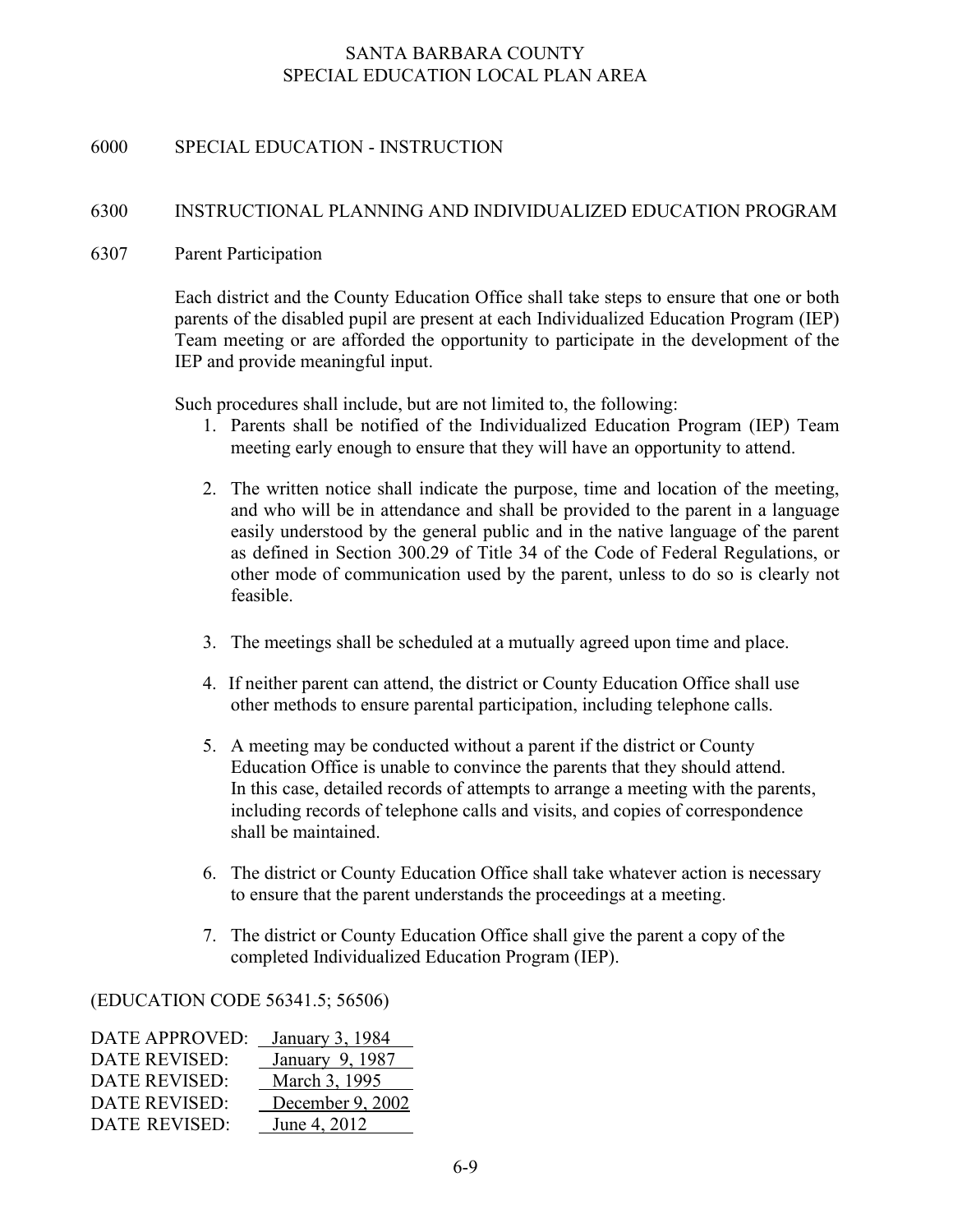# 6000 SPECIAL EDUCATION - INSTRUCTION

# 6300 INSTRUCTIONAL PLANNING AND INDIVIDUALIZED EDUCATION PROGRAM

6308 Meeting of the Individualized Education Program Team/Conducting an Individualized Education Program Team Meeting

> Individualized Education Program (IEP) Team meetings shall be conducted according to the following procedural guidelines:

- 1. All attending persons shall be introduced and their roles explained.
- 2. Parents' rights in the individualized education program process shall be explained.
- 3. The procedures for conducting the IEP Team meeting shall be explained.
- 4. The reason for referral and the case history of the child (including medical report) shall be presented.
- 5. The assessment techniques used and the rationale for their use shall be briefly reviewed.
- 6. A brief summary of the findings from the assessments conducted, written in language easily understood by the general public, shall be presented to the parent(s). These findings and the educational implications of the findings shall be explained.
- 7. The parents shall be given an opportunity to discuss all findings and to contribute their own observations of the child.
- 8. Long term goals shall be written.
- 9. Short term objectives shall be written, as appropriate.
- 10. The continuum of the program and service options shall be explained to attending parents.
- 11. Placement and service recommendations based on the child's needs shall be presented by the school representative on the IEP Team, to include the start date, frequency, duration, and location of services.
- 12. Service alternatives considered by the IEP Team will be documented on the IEP.
- 13. The extent to which the pupil is to be integrated in the regular school program (i.e., the activities, frequencies and durations of the integration), a rationale for integration, and the approximate date of initiation of integration shall be determined.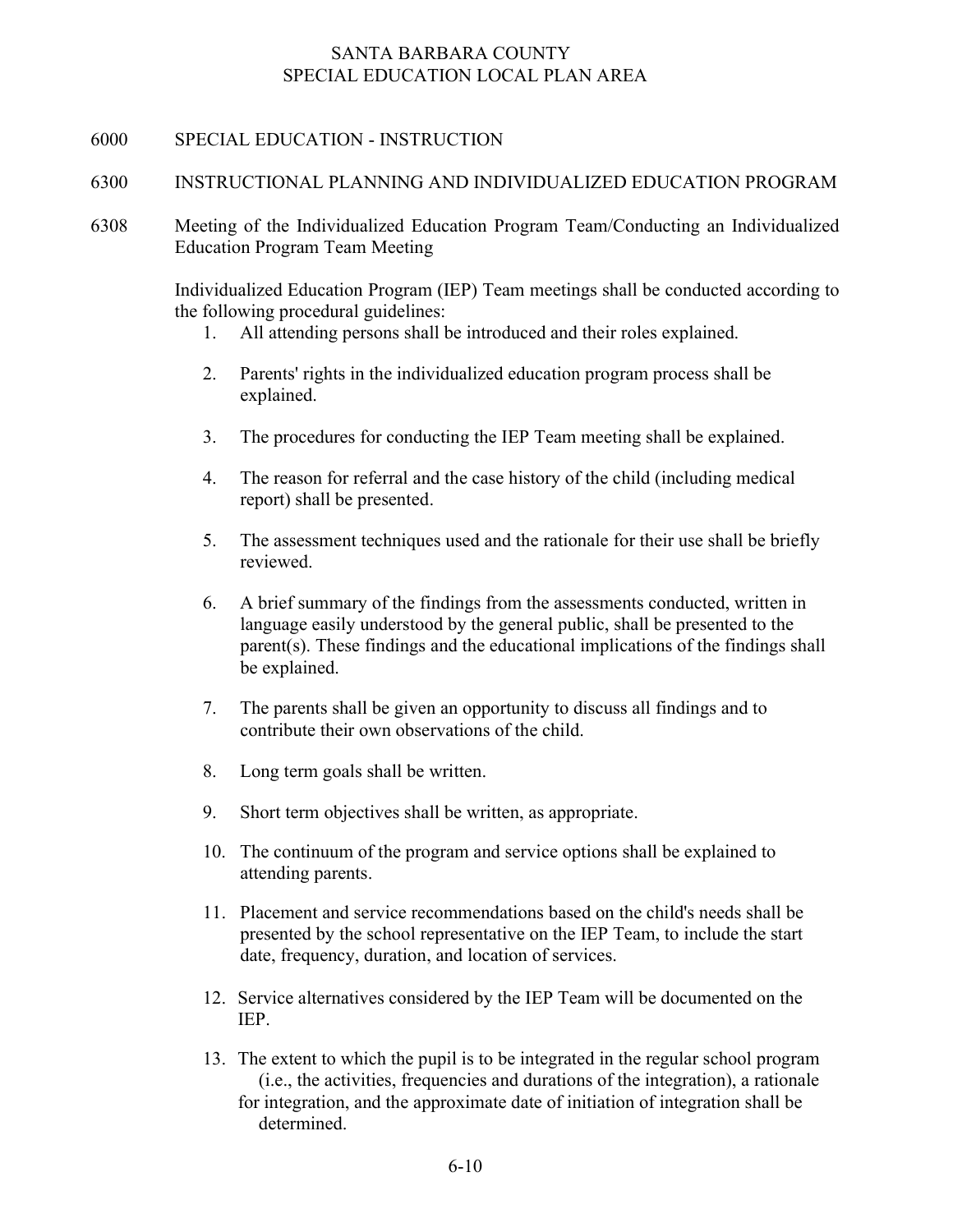# 6000 SPECIAL EDUCATION - INSTRUCTION

#### 6300 INSTRUCTIONAL PLANNING AND INDIVIDUALIZED EDUCATION PROGRAM

- 6308 Meeting of the Individualized Education Program Team/Conducting an Individualized Education Program Team Meeting (Continued)
	- 14. The parents may be given the opportunity to observe the recommended program(s). School and teacher to be assigned by Special Education Administration.
	- 15. The approximate date of the annual review shall be determined.
	- 16. A copy of the procedural guidelines regarding the conduct of the Individualized Education Program (IEP) Team meetings shall be provided to all persons acting as chairpersons of Individualized Education Program Team meetings.

DATE APPROVED: January 3, 1984

| DATE REVISED:        | January 9, 1987  |
|----------------------|------------------|
| <b>DATE REVISED:</b> | November 8, 1991 |
| <b>DATE REVISED:</b> | December 9, 2002 |
| DATE REVISED:        | November 7, 2011 |
| <b>DATE REVISED:</b> | June 3, 2013     |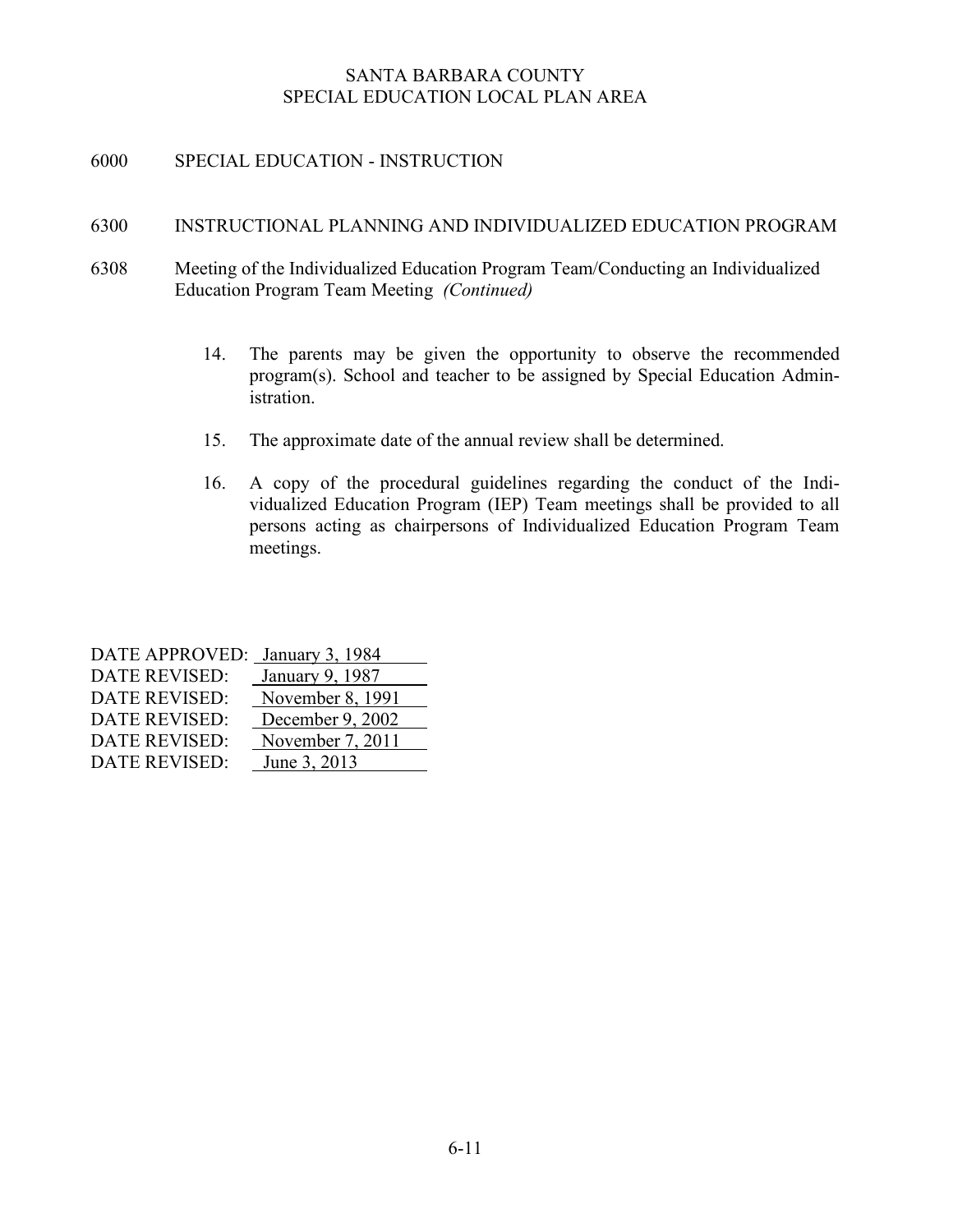# 6000 SPECIAL EDUCATION - INSTRUCTION

# 6300 INSTRUCTIONAL PLANNING AND INDIVIDUALIZED EDUCATION PROGRAM

6309 Individualized Education Program Review Required Meetings

An Individualized Education Program Team shall meet whenever any of the following occurs:

- 1. A pupil has received an initial formal assessment. The team may meet when a pupil receives any subsequent formal assessment.
- 2. The pupil demonstrates a lack of anticipated progress.
- 3. The parent or teacher requests a meeting to develop, review, or revise the Individualized Education Program.
- 4. At least annually, to review the pupil's progress, the Individualized Education Program, and the appropriateness of placement, and to make any necessary revisions. The Individualized Education Program Team conducting the annual review shall consist of those persons specified in subdivision (b) of Section 56341. Other individuals may participate in the annual review if they possess expertise or knowledge essential for the review.

The Individualized Education Program Team (IEP Team) shall examine, at least annually, all elements of the Individualized Education Program (IEP) as stated in Education Code 56345. This review shall also determine the appropriateness of the Individualized Education Program and seek information from those present at the review meeting(s) of the IEP Team.

The IEP Team shall also determine whether changes must be made in the Individualized Education Program. If changes are necessary, they shall be generated at the review meeting(s) of the IEP Team.

For pupils whose primary language is other than English, the IEP Team shall examine whether goals, objectives, programs and services are linguistically appropriate.

Reasonable and appropriate time shall be allotted for each Individualized Education Program (IEP) review.

An IEP Team meeting shall be convened at least every six months for any emotionally disturbed pupil who has been placed in a residential nonpublic school program.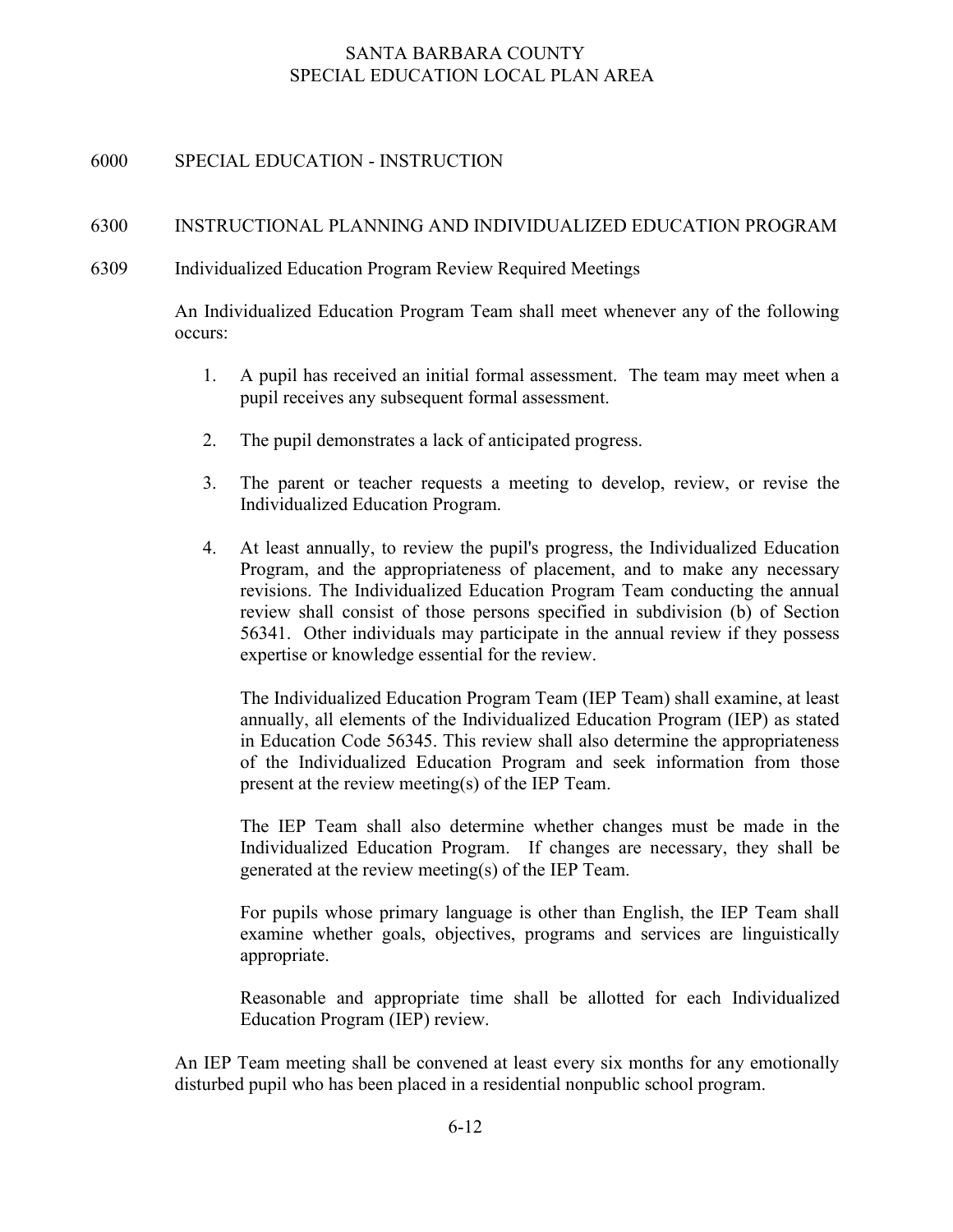6000 SPECIAL EDUCATION - INSTRUCTION

# 6300 INSTRUCTIONAL PLANNING AND INDIVIDUALIZED EDUCATION PROGRAM

6309 Individualized Education Program Review Required Meetings (Continued)

(EDUCATION CODE SECTION 56341, 56343, 56345, 56380) (GOVERNMENT CODE 7525(c) (2))

| January 3, 1984  |
|------------------|
| November 8, 1991 |
| March 3, 1995    |
| December 9, 2002 |
| November 7, 2011 |
|                  |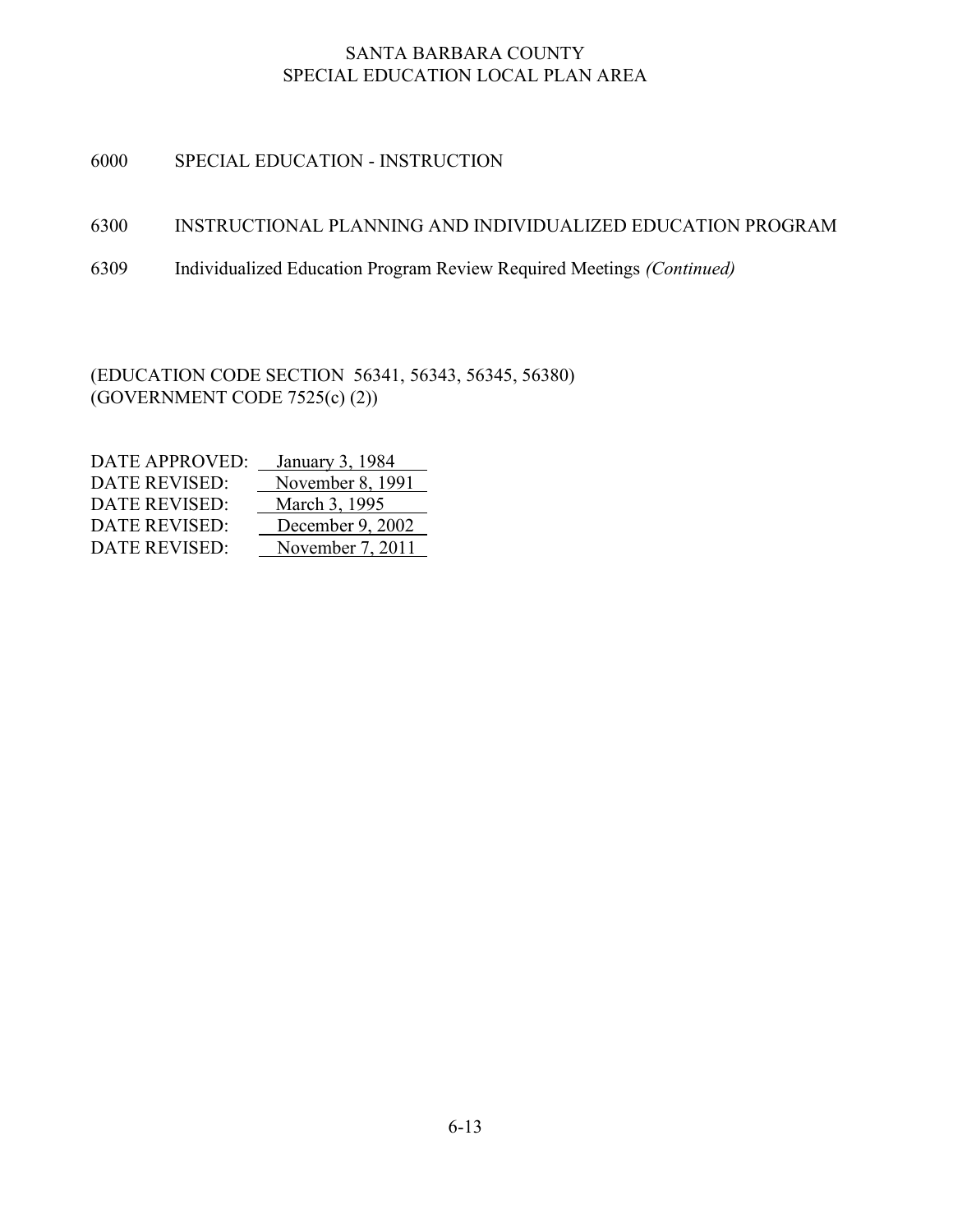# 6000 SPECIAL EDUCATION - INSTRUCTION

#### 6300 INSTRUCTIONAL PLANNING AND INDIVIDUALIZED EDUCATION PROGRAM

6310 Distribution of Individualized Education Program Contents

 Each district and the County Education Office shall, prior to the placement of an individual with exceptional needs, ensure that the regular classroom teacher(s), the special education teacher(s), and other persons involved in implementing the pupil's Individualized Education Program (IEP) shall be knowledgeable of the content of the IEP.

 A copy of the IEP shall be maintained at the school site where the pupil is enrolled. Service providers from other agencies who provide services to the individual off the school site shall be provided a copy of the IEP.

(EDUCATION CODE 56347)

DATE APPROVED: January 3, 1986 DATE REVISED: December 9, 2002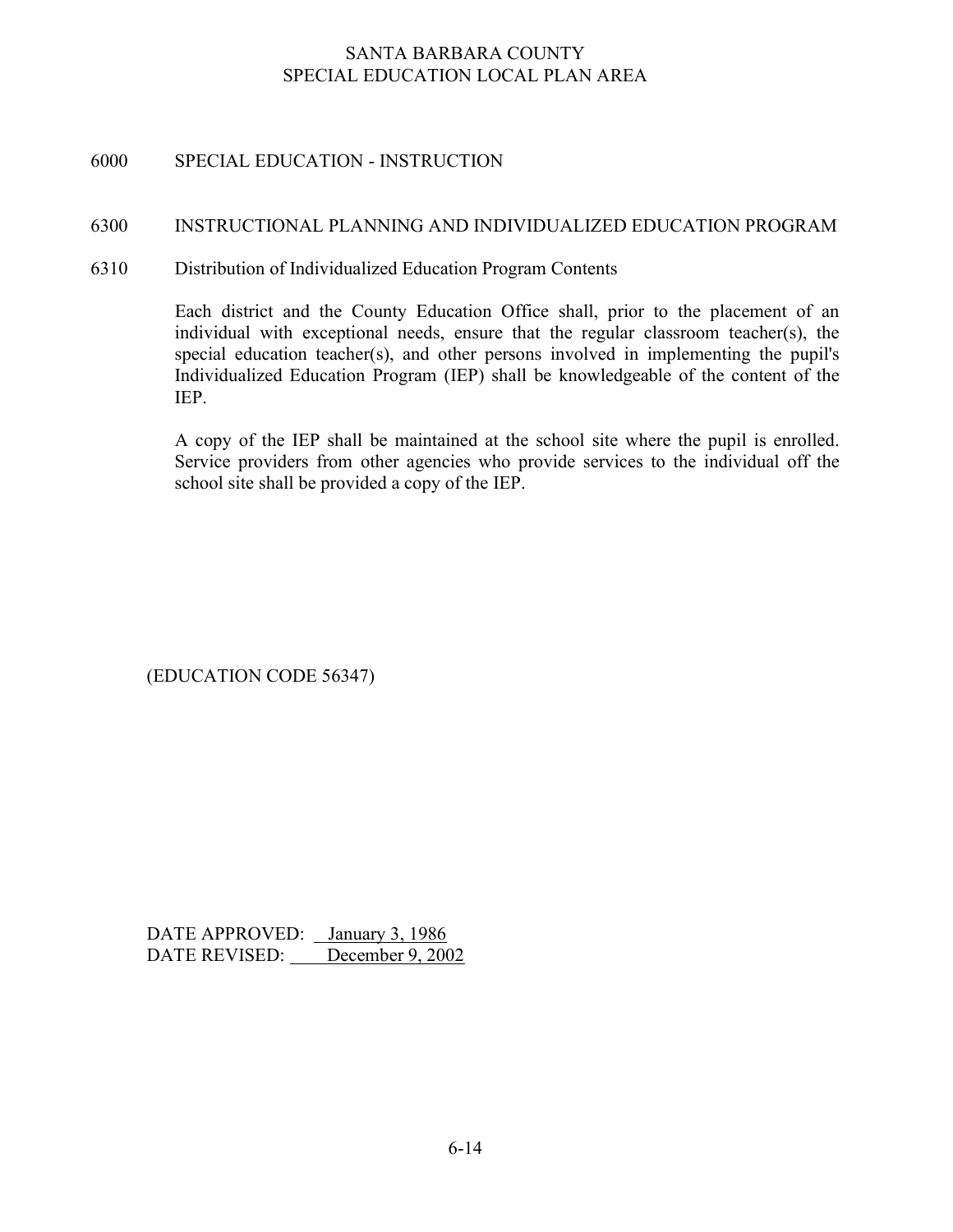# 6000 SPECIAL EDUCATION - INSTRUCTION

# 6300 INSTRUCTIONAL PLANNING AND INDIVIDUALIZED EDUCATION PROGRAM

6311 Review of Pupil Assignment

 Regular and special education teachers providing services in classes operated within the Santa Barbara County SELPA may request a review of the assignment of an individual with exceptional needs to his or her class.

The request for review shall be submitted in written form to the district's director/coordinator of special education or, for students enrolled in regional programs, the administrator having responsibility for the regional program. The review shall be conducted within 20 calendar days of receipt by the administrator of the written request, not counting days between the teacher's regular school sessions, terms, or days of school vacation in excess of five school days.

If the review indicates a change in the pupil's placement, instruction, related services, or any combination thereof, the district's special education administrator or administrator of the regional program, as appropriate, shall ensure that an Individualized Education Program Team meeting is convened within 30 calendar days of the review, not counting days between the teacher's regular school sessions, terms, or days of school vacation in excess of five school days.

(EDUCATION CODE 56195.8 (b)(2))

DATE APPROVED: December 9, 2002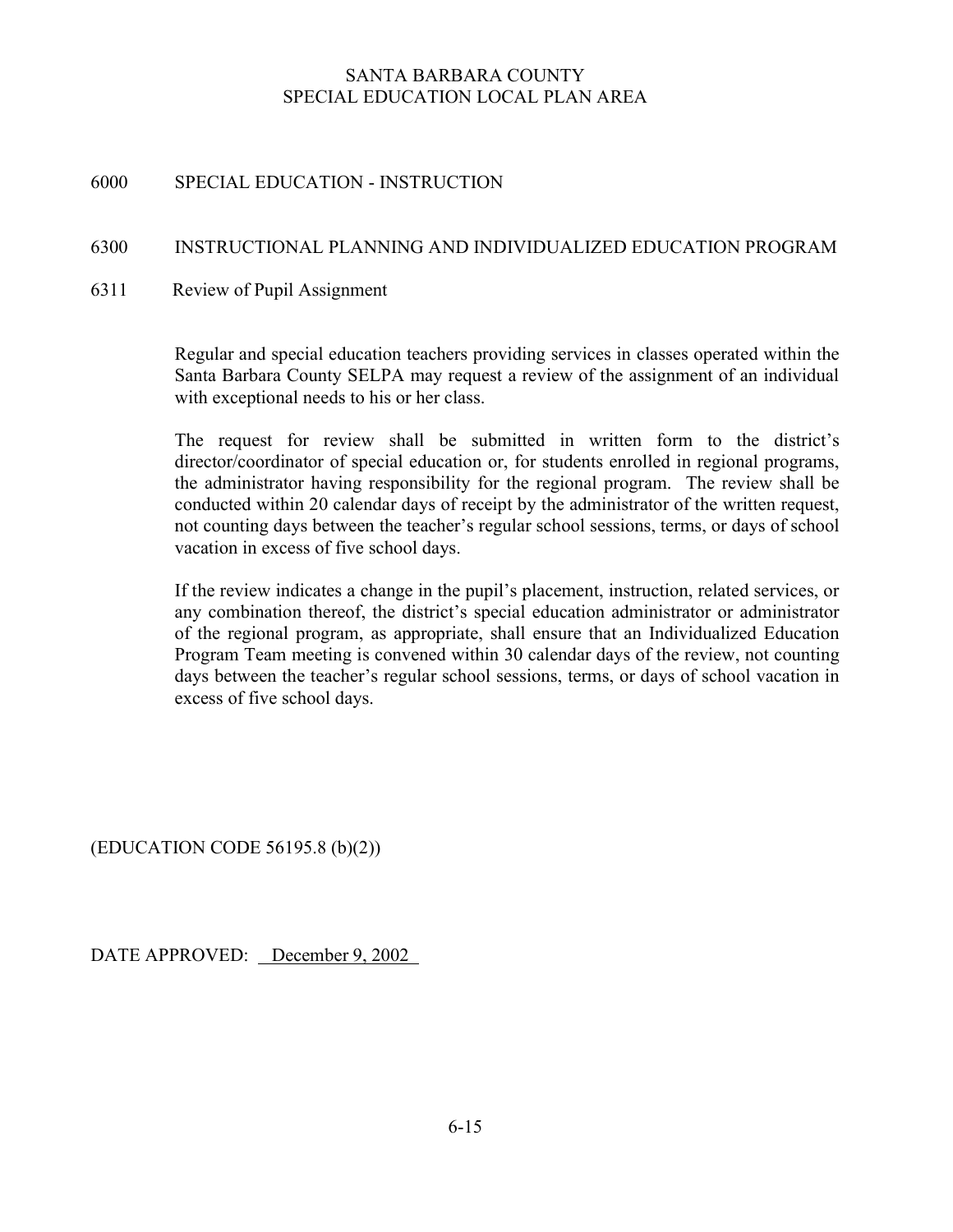# 6000 SPECIAL EDUCATION - INSTRUCTION

# 6300 INSTRUCTIONAL PLANNING AND INDIVIDUALIZED EDUCATION PROGRAM

6312 Free Appropriate Public Education (FAPE)

A free appropriate public education shall be made available to all students with disabilities residing within the districts that comprise the Santa Barbara County SELPA, including students with disabilities who have been suspended or expelled from school.

Free appropriate public education means special education and related services that:

- 1. Have been provided at public expense, under public supervision and direction and without charge;
- 2. Meets the standards established by state or federal law;
- 3. Include an appropriate preschool, elementary, or secondary school education in California; and
- 4. Are provided in conformity with the individualized education program required under state and federal law.

A determination that a student is in need of special education shall be based on an appropriate assessment(s). All special education and related services determined by the Individualized Education Program Team to be necessary for a student to benefit from his or her instructional program shall be listed on the IEP. Each local education agency within the SBCSELPA shall assure that each student with a disability for whom it is responsible is provided with special education services in accordance with the student's IEP.

(EDUCATION CODE SECTION 56205(a) and CALIFORNIA CODE OF REGULATIONS, TITLE 5, SECTION 3001(o))

DATE APPROVED: October 6, 2003